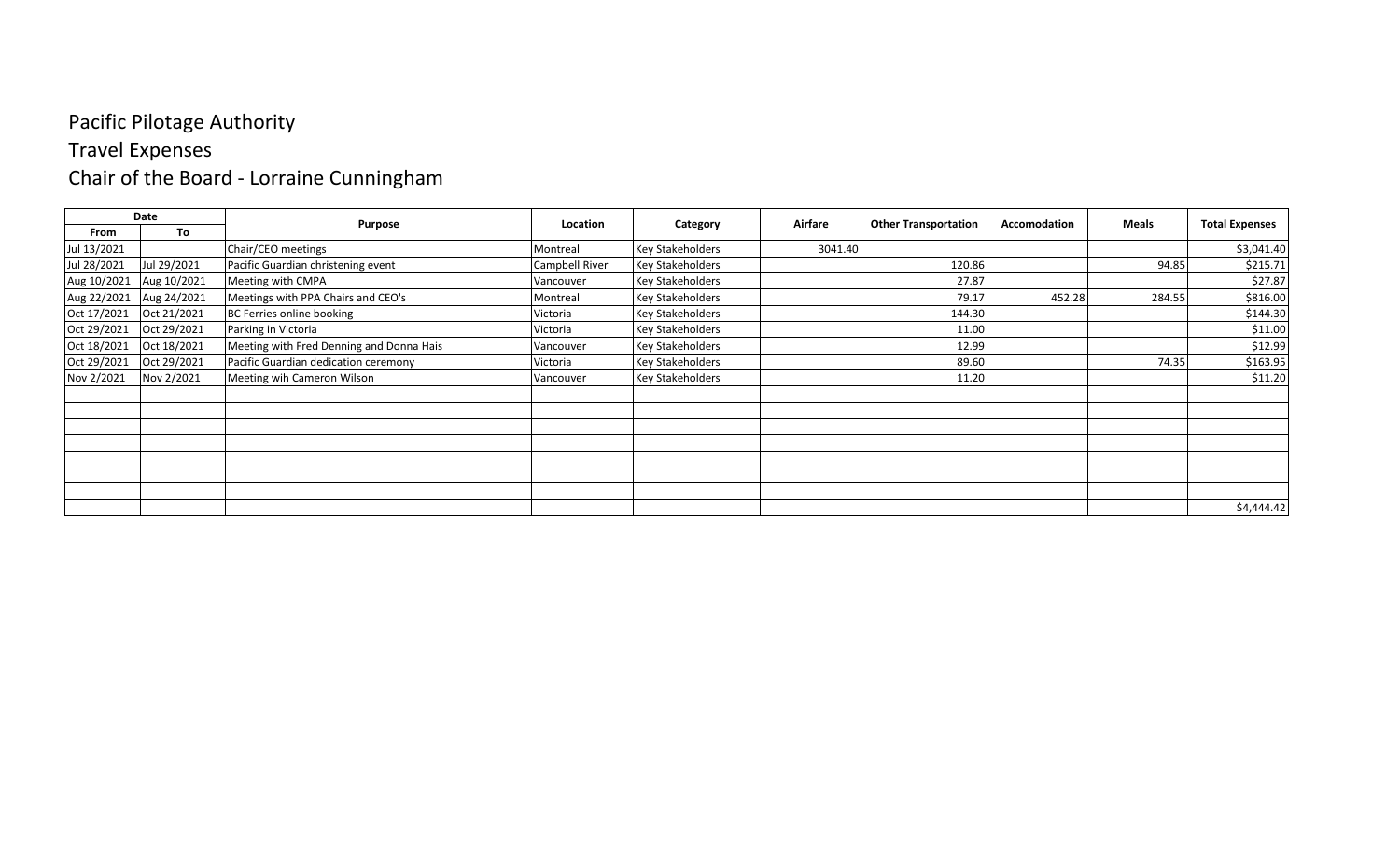# Travel Expenses

#### Board Member - Peter Bernard

|             | Date        | Purpose                      | Location       | Category                | Airfare | <b>Other Transportation</b> | Accomodation | <b>Meals</b> | <b>Total Expenses</b> |
|-------------|-------------|------------------------------|----------------|-------------------------|---------|-----------------------------|--------------|--------------|-----------------------|
| From        | To          |                              |                |                         |         |                             |              |              |                       |
| Jul 28/2021 | Jul 29/2021 | Pacific Guardian christening | Campbell River | <b>Key Stakeholders</b> | 307.30  | 12.10                       | 187.59       | 63.55        | \$570.54              |
|             |             |                              |                |                         |         |                             |              |              |                       |
|             |             |                              |                |                         |         |                             |              |              |                       |
|             |             |                              |                |                         |         |                             |              |              |                       |
|             |             |                              |                |                         |         |                             |              |              |                       |
|             |             |                              |                |                         |         |                             |              |              |                       |
|             |             |                              |                |                         |         |                             |              |              |                       |
|             |             |                              |                |                         |         |                             |              |              |                       |
|             |             |                              |                |                         |         |                             |              |              |                       |
|             |             |                              |                |                         |         |                             |              |              |                       |
|             |             |                              |                |                         |         |                             |              |              |                       |
|             |             |                              |                |                         |         |                             |              |              |                       |
|             |             |                              |                |                         |         |                             |              |              |                       |
|             |             |                              |                |                         |         |                             |              |              |                       |
|             |             |                              |                |                         |         |                             |              |              |                       |
|             |             |                              |                |                         |         |                             |              |              |                       |
|             |             |                              |                |                         |         |                             |              |              | \$570.54              |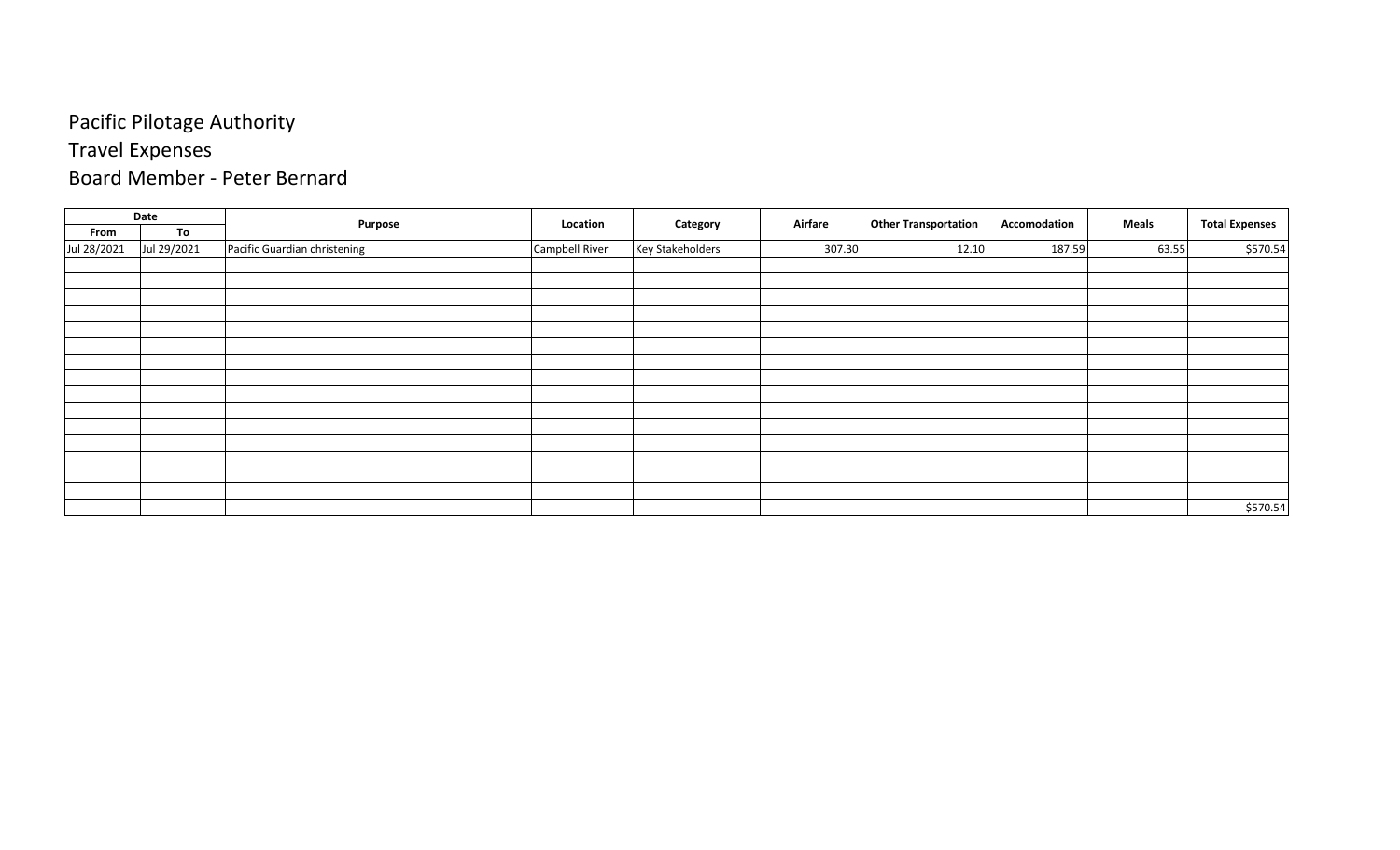# Travel Expenses

# Board Member - Katherine Bright

|             | Date        |                              | Location       |                         | Airfare |                             | Accomodation | <b>Meals</b> |                       |
|-------------|-------------|------------------------------|----------------|-------------------------|---------|-----------------------------|--------------|--------------|-----------------------|
| From        | To          | Purpose                      |                | Category                |         | <b>Other Transportation</b> |              |              | <b>Total Expenses</b> |
| Jul 28/2021 | Jul 29/2021 | Pacific Guardian Christening | Campbell River | <b>Key Stakeholders</b> | 293.12  | 56.20                       | 187.59       | 84.90        | \$621.81              |
|             |             |                              |                |                         |         |                             |              |              |                       |
|             |             |                              |                |                         |         |                             |              |              |                       |
|             |             |                              |                |                         |         |                             |              |              |                       |
|             |             |                              |                |                         |         |                             |              |              |                       |
|             |             |                              |                |                         |         |                             |              |              |                       |
|             |             |                              |                |                         |         |                             |              |              |                       |
|             |             |                              |                |                         |         |                             |              |              |                       |
|             |             |                              |                |                         |         |                             |              |              |                       |
|             |             |                              |                |                         |         |                             |              |              |                       |
|             |             |                              |                |                         |         |                             |              |              |                       |
|             |             |                              |                |                         |         |                             |              |              |                       |
|             |             |                              |                |                         |         |                             |              |              |                       |
|             |             |                              |                |                         |         |                             |              |              |                       |
|             |             |                              |                |                         |         |                             |              |              |                       |
|             |             |                              |                |                         |         |                             |              |              |                       |
|             |             |                              |                |                         |         |                             |              |              | \$621.81              |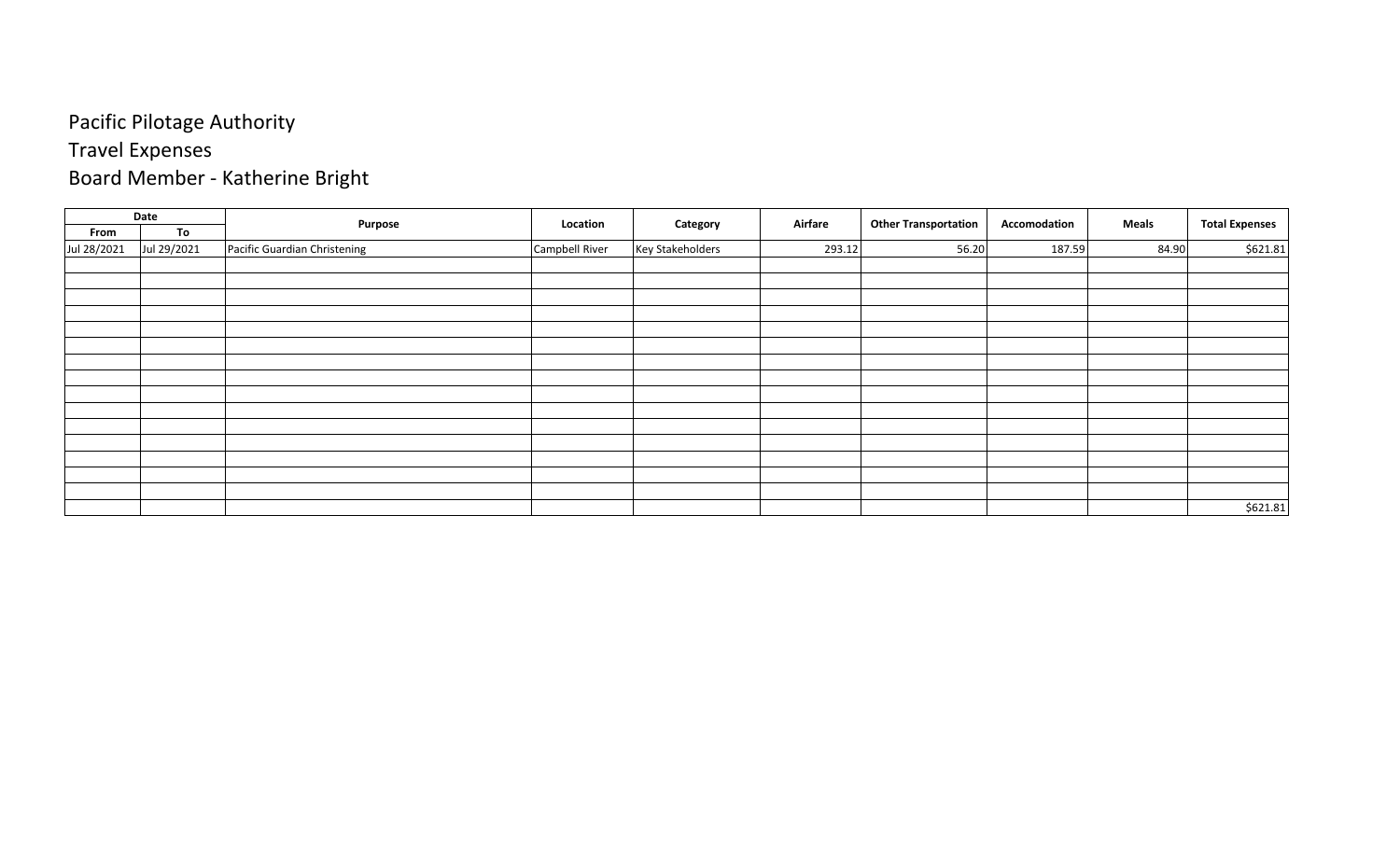# Travel Expenses

# Board Member - Allan Ranger

|             | Date        |                                          | Location             |                            | Airfare | <b>Other Transportation</b> | Accomodation | <b>Meals</b> |                       |
|-------------|-------------|------------------------------------------|----------------------|----------------------------|---------|-----------------------------|--------------|--------------|-----------------------|
| From        | To          | <b>Purpose</b>                           |                      | Category                   |         |                             |              |              | <b>Total Expenses</b> |
| Jan 12/2021 | Jan 12/2021 | <b>Hire Apprentices</b>                  |                      | <b>Key Stakeholders</b>    |         | 12.60                       |              | 110.80       | \$123.40              |
| Jan 13/2021 | Jan 13/2021 | <b>PTEC Meeting</b>                      |                      | <b>Key Stakeholders</b>    |         | 12.60                       |              | 41.85        | \$54.45               |
| Jan 25/2009 | Jan 25/2009 | Simulator                                |                      | Internal Governance        | 131.43  |                             |              |              | \$131.43              |
| Jan 29/2021 | Jan 29/2021 | Simulator                                |                      | Internal Governance        | 131.43  |                             |              |              | \$131.43              |
| Mar 29/2021 | Mar 29/2021 | FR PTEC Hire new apprentice              | Vancouver office     | <b>Key Stakeholders</b>    |         | 12.60                       |              |              | \$12.60               |
| Apr 11/2021 | Apr 16/2021 | Travel to Nanaimo for pilot examinations | Nanaimo              | <b>Key Stakeholders</b>    |         | 111.70                      |              | 346.40       | \$458.10              |
| Jul 6/2021  | Jul 6/2021  | Simulator                                |                      | Internal Governance        | 131.43  |                             |              |              | \$131.43              |
| Jul 7/2021  | Jul 7/2021  | Simulator                                |                      | Internal Governance        | 131.43  |                             |              |              | \$131.43              |
| Jul 28/2021 | Jul 29/2021 | Pacific Guardian Christening             | Campbell River       | <b>Key Stakeholders</b>    |         | 187.80                      |              | 63.55        | \$251.35              |
| Aug 3/2021  | Aug 4/2021  | MOB (man over board) drills              | Victoria             | <b>Key Stakeholders</b>    |         |                             | 252.05       |              | \$252.05              |
| Aug 11/2021 | Aug 12/2021 | MOB (man over board) drills              | <b>Prince Rupert</b> | <b>Key Stakeholders</b>    |         | 55.00                       |              |              | \$55.00               |
| Aug 16/2021 | Aug 16/2021 | FRP Hire                                 |                      | <b>Internal Governance</b> | 121.69  |                             |              |              | \$121.69              |
| Aug 18/2021 | Aug 18/2021 | PTSC MOB drills                          |                      | Internal Governance        | 121.69  |                             |              |              | \$121.69              |
| Aug 18/2021 | Aug 19/2021 | MOB (man over board) drills              | Vancouver            | <b>Key Stakeholders</b>    |         | 43.70                       |              | 42.45        | \$86.15               |
| Aug 19/2021 | Aug 19/2021 | <b>PTSC PTEC</b>                         |                      | Internal Governance        | 121.69  |                             |              |              | \$121.69              |
| Aug 24/2021 | Aug 24/2021 | MOB (man over board) drills              | Port Hardy           | <b>Key Stakeholders</b>    |         | 27.50                       |              |              | \$27.50               |
| Oct 26/2021 | Oct 28/2021 | Pilot examinations                       | Vancouver office     | <b>Key Stakeholders</b>    |         | 61.48                       |              | 170.30       | \$231.78              |
| Oct 31/2021 | Nov 4/2021  | Pilot examinations                       | Vancouver office     | <b>Key Stakeholders</b>    |         | 96.08                       |              | 383.80       | \$479.88              |
| Dec 10/2021 | Dec 10/2021 | Set up of PSTAR simulator                | Vancouver office     | <b>Key Stakeholders</b>    |         | 13.44                       |              | 21.60        | \$35.04               |
| Dec 14/2021 | Dec 14/2021 | Set up of PSTAR simulator                | Vancouver office     | <b>Key Stakeholders</b>    |         | 13.44                       |              | 21.60        | \$35.04               |
|             |             |                                          |                      |                            |         |                             |              |              |                       |
|             |             |                                          |                      |                            |         |                             |              |              |                       |
|             |             |                                          |                      |                            |         |                             |              |              | \$2,993.13            |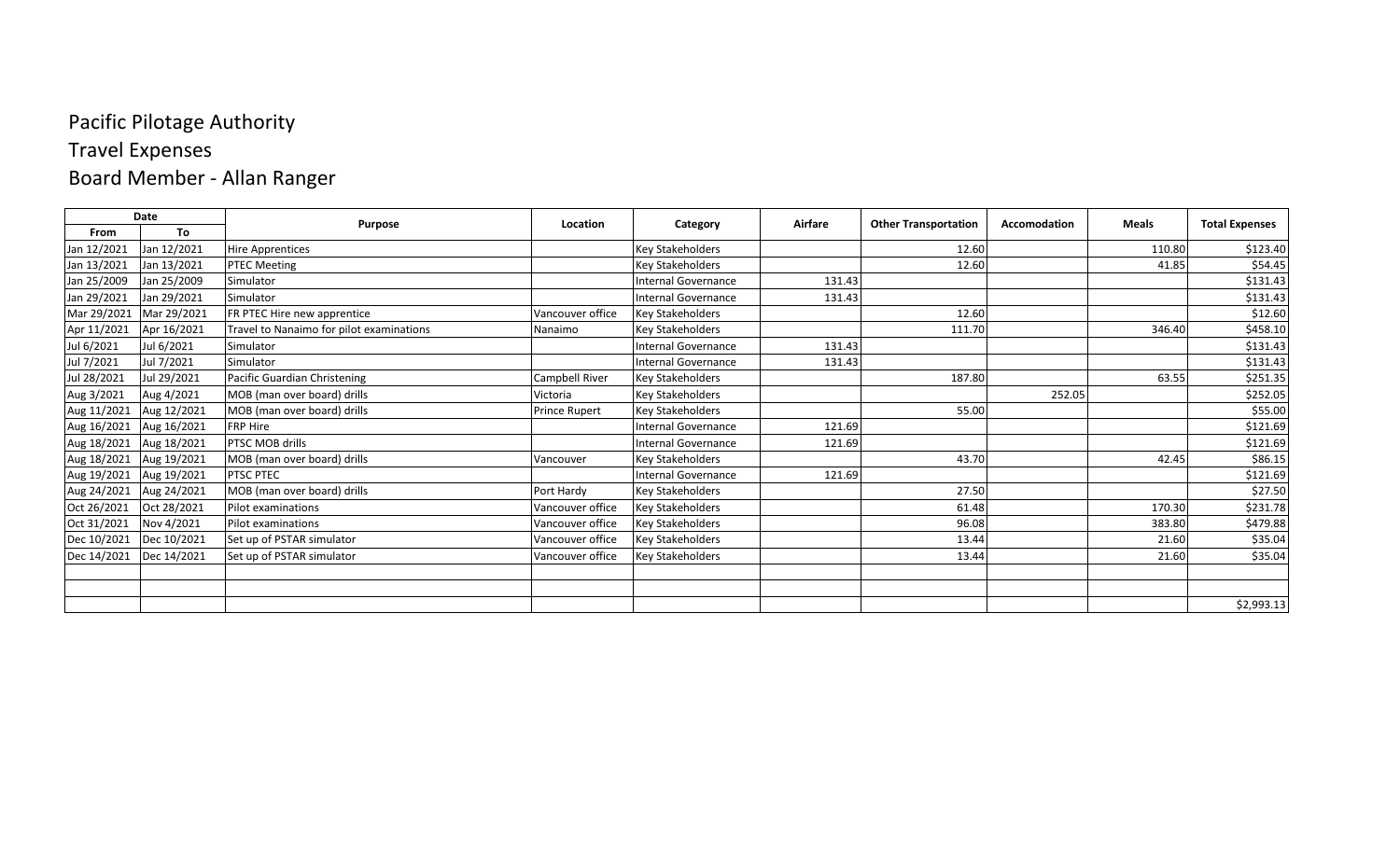# Travel Expenses

#### Board Member - Victoria Withers

|             | Date        |                                       | Location         |                         | Airfare |                             | Accomodation | Meals |                       |
|-------------|-------------|---------------------------------------|------------------|-------------------------|---------|-----------------------------|--------------|-------|-----------------------|
| From        | To          | Purpose                               |                  | Category                |         | <b>Other Transportation</b> |              |       | <b>Total Expenses</b> |
| Mar 25/2021 | Mar 25/2021 | Meeting with SM to review KPMG report | Vancouver office | <b>Key Stakeholders</b> |         | 25.50                       |              |       | \$25.50               |
| Jul 28/2021 | Jul 29/2021 | Pacific Guardian christening          | Campbell River   | <b>Key Stakeholders</b> |         |                             | 187.59       |       | \$187.59              |
| Dec 3/2021  | Dec 3/2021  | Board/Management Christmas dinner     | Vancouver office | <b>Key Stakeholders</b> |         | 11.20                       |              | 12.50 | \$23.70               |
|             |             |                                       |                  |                         |         |                             |              |       |                       |
|             |             |                                       |                  |                         |         |                             |              |       |                       |
|             |             |                                       |                  |                         |         |                             |              |       |                       |
|             |             |                                       |                  |                         |         |                             |              |       |                       |
|             |             |                                       |                  |                         |         |                             |              |       |                       |
|             |             |                                       |                  |                         |         |                             |              |       |                       |
|             |             |                                       |                  |                         |         |                             |              |       |                       |
|             |             |                                       |                  |                         |         |                             |              |       |                       |
|             |             |                                       |                  |                         |         |                             |              |       |                       |
|             |             |                                       |                  |                         |         |                             |              |       |                       |
|             |             |                                       |                  |                         |         |                             |              |       |                       |
|             |             |                                       |                  |                         |         |                             |              |       |                       |
|             |             |                                       |                  |                         |         |                             |              |       |                       |
|             |             |                                       |                  |                         |         |                             |              |       | \$236.79              |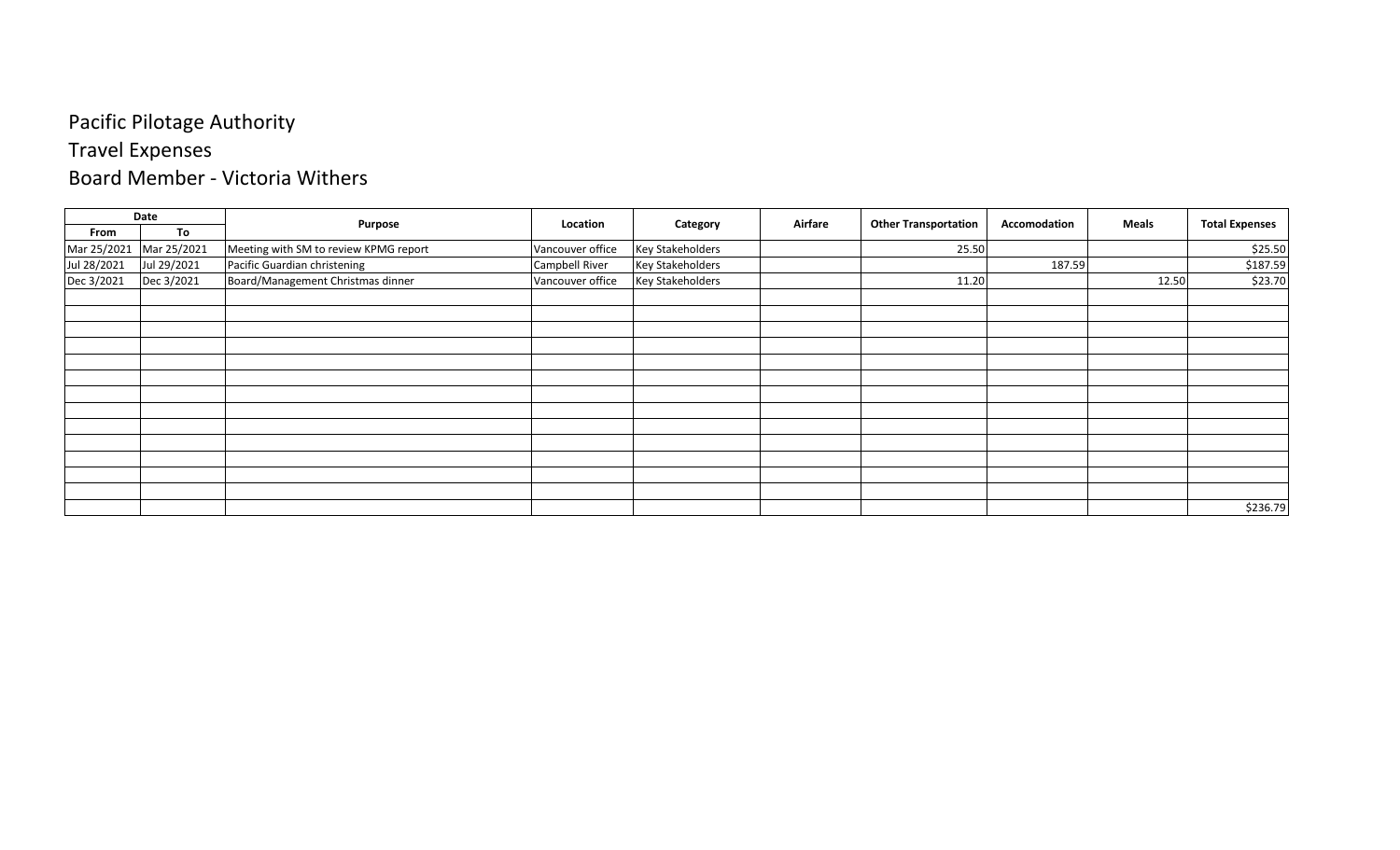#### Pacific Pilotage Authority Travel Expenses

# Board Member - Vasilki Raptis

|      | Date |         | Location |          | Airfare | <b>Other Transportation</b> | Accomodation | <b>Meals</b> | <b>Total Expenses</b> |
|------|------|---------|----------|----------|---------|-----------------------------|--------------|--------------|-----------------------|
| From | To   | Purpose |          | Category |         |                             |              |              |                       |
|      |      |         |          |          |         |                             |              |              |                       |
|      |      |         |          |          |         |                             |              |              |                       |
|      |      |         |          |          |         |                             |              |              |                       |
|      |      |         |          |          |         |                             |              |              |                       |
|      |      |         |          |          |         |                             |              |              |                       |
|      |      |         |          |          |         |                             |              |              |                       |
|      |      |         |          |          |         |                             |              |              |                       |
|      |      |         |          |          |         |                             |              |              |                       |
|      |      |         |          |          |         |                             |              |              |                       |
|      |      |         |          |          |         |                             |              |              |                       |
|      |      |         |          |          |         |                             |              |              |                       |
|      |      |         |          |          |         |                             |              |              |                       |
|      |      |         |          |          |         |                             |              |              |                       |
|      |      |         |          |          |         |                             |              |              |                       |
|      |      |         |          |          |         |                             |              |              |                       |
|      |      |         |          |          |         |                             |              |              |                       |
|      |      |         |          |          |         |                             |              |              |                       |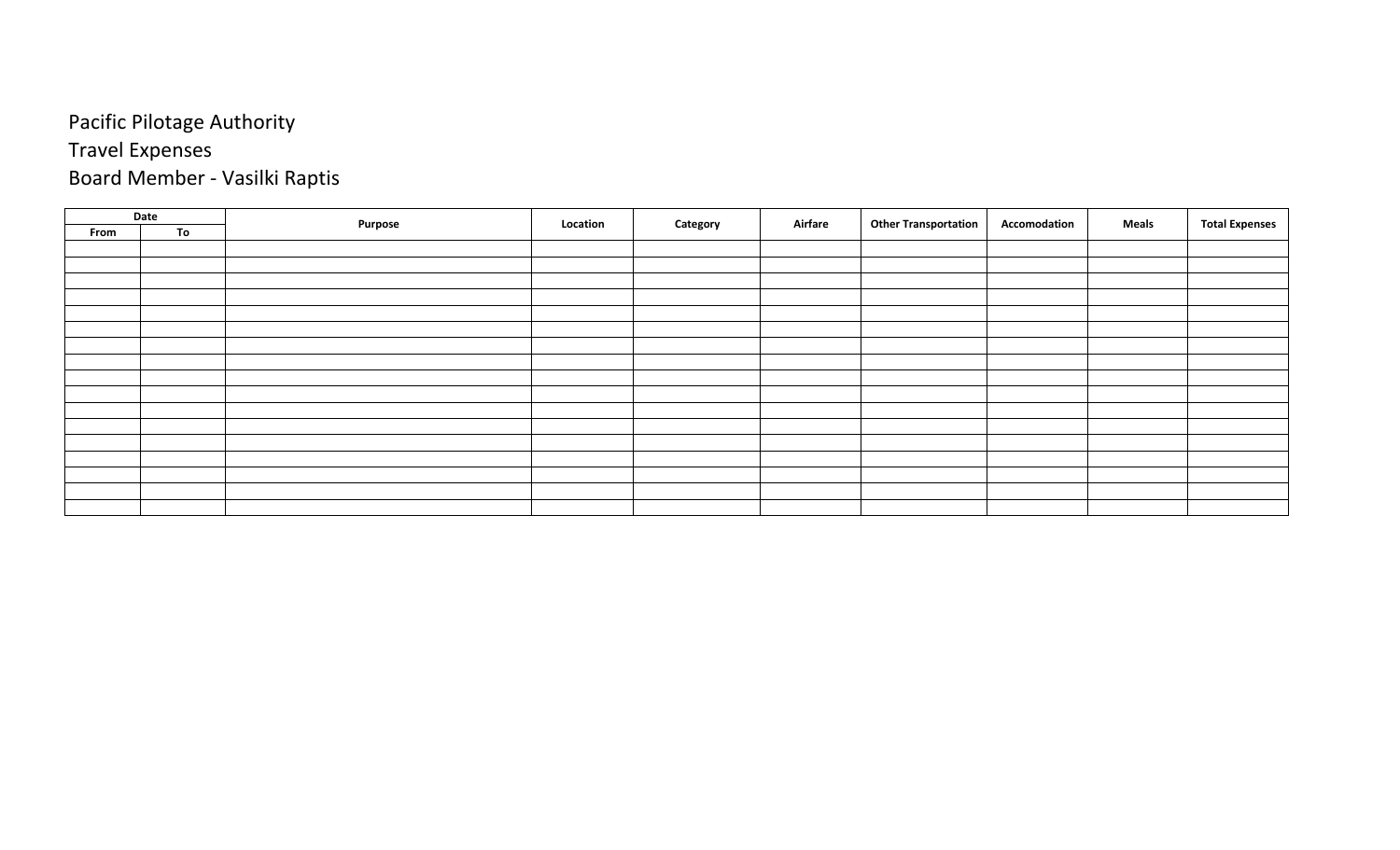# Travel Expenses

# Board Member - Donald (Jamie) Marshall

|             | Date        | Purpose                      | Location       | Category                | Airfare | <b>Other Transportation</b> | Accomodation | <b>Meals</b> | <b>Total Expenses</b> |
|-------------|-------------|------------------------------|----------------|-------------------------|---------|-----------------------------|--------------|--------------|-----------------------|
| From        | To          |                              |                |                         |         |                             |              |              |                       |
| Jul 28/2021 | Jul 29/2021 | Pacific Guardian christening | Campbell River | <b>Key Stakeholders</b> |         | 328.60                      | 187.59       | 63.55        | \$579.74              |
| Dec 3/2021  | Dec 3/2021  | Board/Management dinner      | Vancouver      | <b>Key Stakeholders</b> |         |                             |              | 82.21        | \$82.21               |
|             |             |                              |                |                         |         |                             |              |              |                       |
|             |             |                              |                |                         |         |                             |              |              |                       |
|             |             |                              |                |                         |         |                             |              |              |                       |
|             |             |                              |                |                         |         |                             |              |              |                       |
|             |             |                              |                |                         |         |                             |              |              |                       |
|             |             |                              |                |                         |         |                             |              |              |                       |
|             |             |                              |                |                         |         |                             |              |              |                       |
|             |             |                              |                |                         |         |                             |              |              |                       |
|             |             |                              |                |                         |         |                             |              |              |                       |
|             |             |                              |                |                         |         |                             |              |              |                       |
|             |             |                              |                |                         |         |                             |              |              |                       |
|             |             |                              |                |                         |         |                             |              |              |                       |
|             |             |                              |                |                         |         |                             |              |              |                       |
|             |             |                              |                |                         |         |                             |              |              |                       |
|             |             |                              |                |                         |         |                             |              |              | \$661.95              |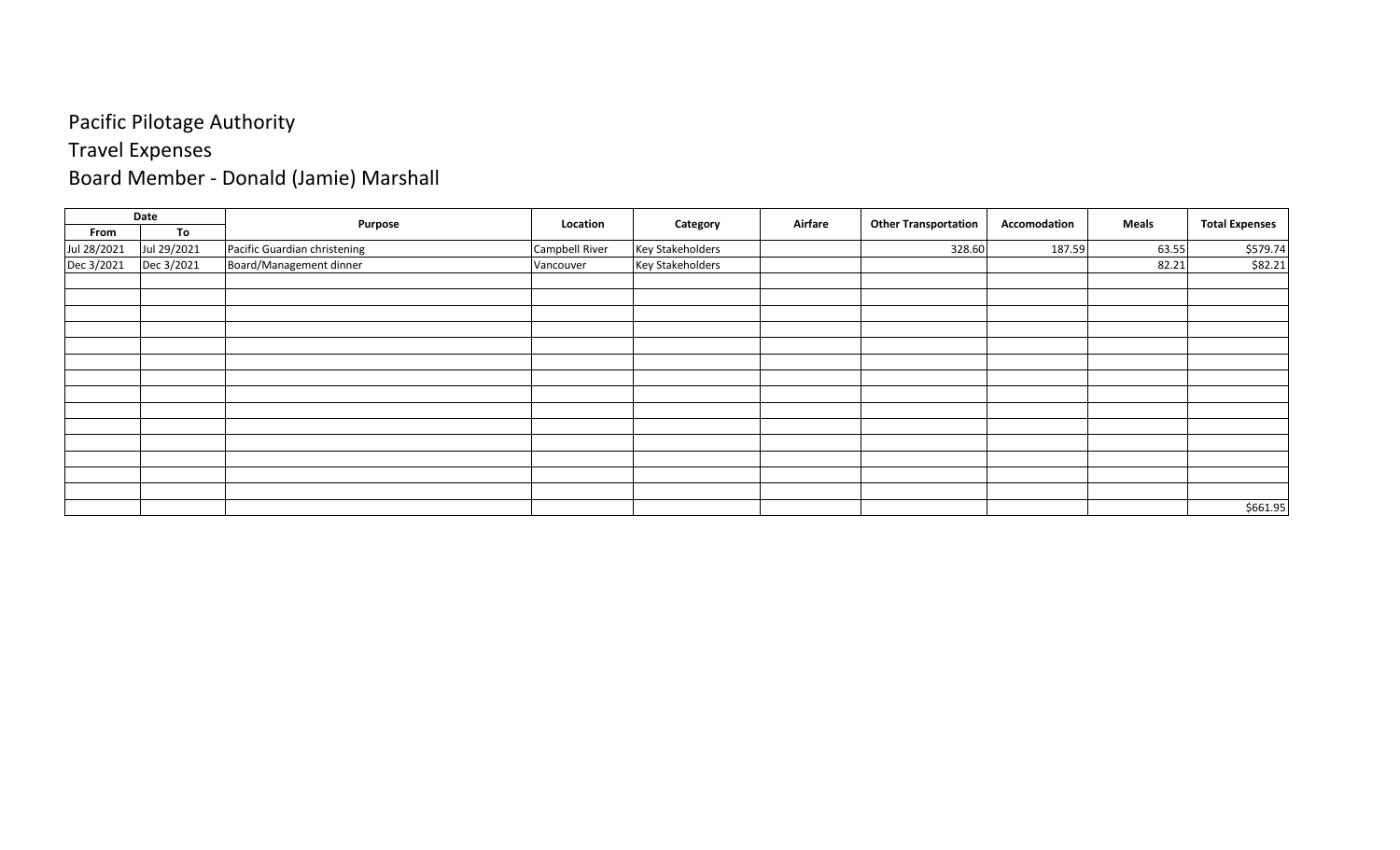# Travel Expenses

# CEO - Kevin Obermeyer

|             | Date        |                              | Location       |                         | Airfare | <b>Other Transportation</b> | Accomodation | Meals  | <b>Total Expenses</b> |
|-------------|-------------|------------------------------|----------------|-------------------------|---------|-----------------------------|--------------|--------|-----------------------|
| From        | To          | Purpose                      |                | Category                |         |                             |              |        |                       |
| Jul 28/2021 | Jul 29/2021 | Pacific Guardian christening | Campbell River | <b>Key Stakeholders</b> | 517.74  | 114.45                      | 187.59       | 21.35  | \$841.13              |
| Aug 22/2021 | Aug 25/2021 | Montreal trip                | Montreal       | <b>Key Stakeholders</b> | 2302.74 | 318.45                      | 702.08       | 189.70 | \$3,512.97            |
| Oct 31/2021 | Oct 31/2021 | Harbour air                  |                | <b>Key Stakeholders</b> | 263.96  |                             |              |        | \$263.96              |
|             |             |                              |                |                         |         |                             |              |        |                       |
|             |             |                              |                |                         |         |                             |              |        |                       |
|             |             |                              |                |                         |         |                             |              |        |                       |
|             |             |                              |                |                         |         |                             |              |        |                       |
|             |             |                              |                |                         |         |                             |              |        |                       |
|             |             |                              |                |                         |         |                             |              |        |                       |
|             |             |                              |                |                         |         |                             |              |        |                       |
|             |             |                              |                |                         |         |                             |              |        |                       |
|             |             |                              |                |                         |         |                             |              |        |                       |
|             |             |                              |                |                         |         |                             |              |        |                       |
|             |             |                              |                |                         |         |                             |              |        |                       |
|             |             |                              |                |                         |         |                             |              |        |                       |
|             |             |                              |                |                         |         |                             |              |        |                       |
|             |             |                              |                |                         |         |                             |              |        | \$4,618.06            |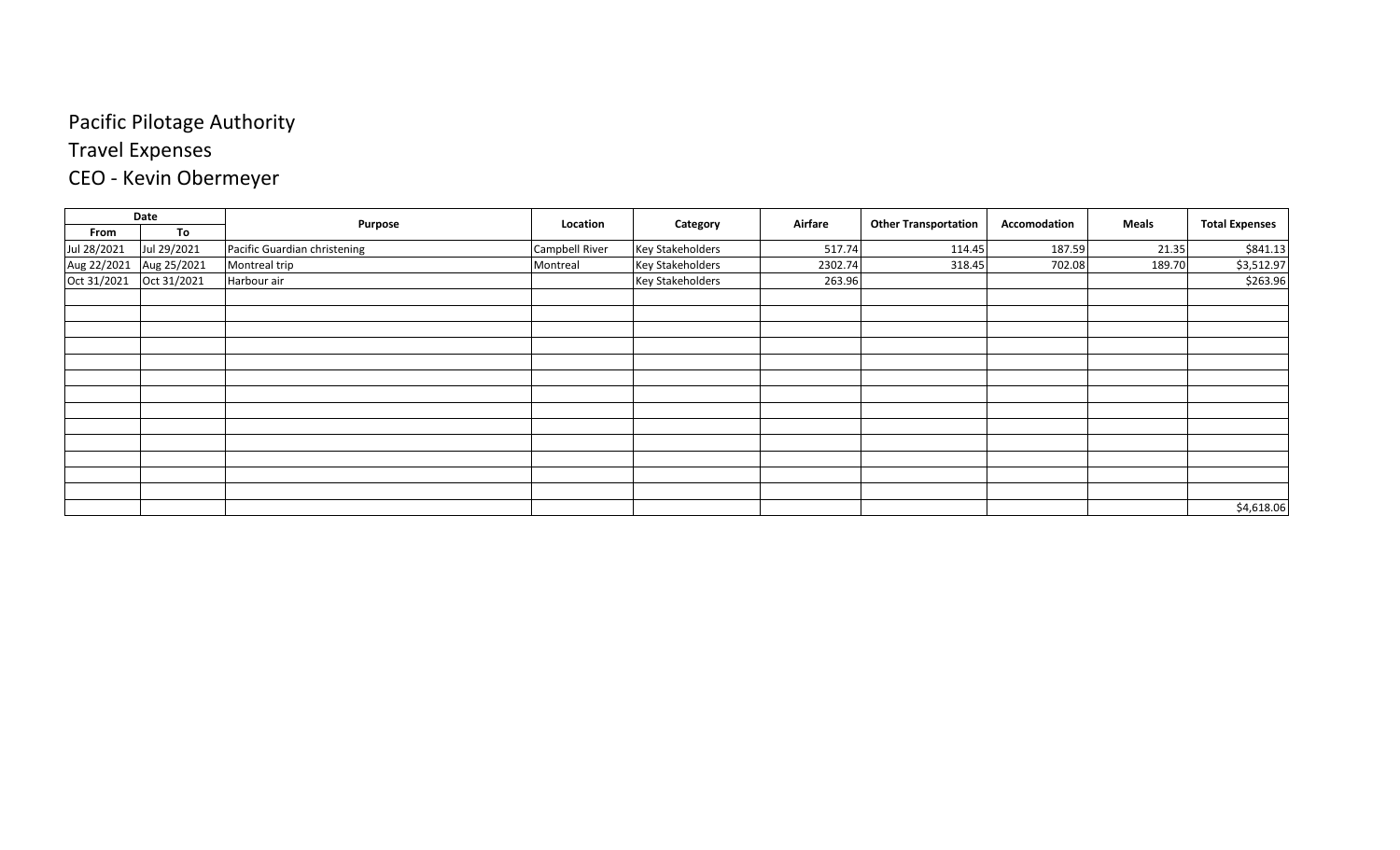# Travel Expenses

#### CFO - Stuart Mackenzie

|             | Date        |                                   | Location             |                               | Airfare |                             | Accomodation | <b>Meals</b> |                       |
|-------------|-------------|-----------------------------------|----------------------|-------------------------------|---------|-----------------------------|--------------|--------------|-----------------------|
| From        | To          | Purpose                           |                      | Category                      |         | <b>Other Transportation</b> |              |              | <b>Total Expenses</b> |
| Jul 28/2021 | Jul 29/2021 | Pacific Guardian christening      | Campbell River       | <b>Key Stakeholders</b>       | 293.12  |                             | 187.59       |              | \$480.71              |
| Dec 8/2021  | Dec 8/2021  | Christmas dinner in Prince Rupert | <b>Prince Rupert</b> | <b>Operational Activities</b> |         |                             | 212.75       |              | \$212.75              |
|             |             |                                   |                      |                               |         |                             |              |              |                       |
|             |             |                                   |                      |                               |         |                             |              |              |                       |
|             |             |                                   |                      |                               |         |                             |              |              |                       |
|             |             |                                   |                      |                               |         |                             |              |              |                       |
|             |             |                                   |                      |                               |         |                             |              |              |                       |
|             |             |                                   |                      |                               |         |                             |              |              |                       |
|             |             |                                   |                      |                               |         |                             |              |              |                       |
|             |             |                                   |                      |                               |         |                             |              |              |                       |
|             |             |                                   |                      |                               |         |                             |              |              |                       |
|             |             |                                   |                      |                               |         |                             |              |              |                       |
|             |             |                                   |                      |                               |         |                             |              |              |                       |
|             |             |                                   |                      |                               |         |                             |              |              |                       |
|             |             |                                   |                      |                               |         |                             |              |              |                       |
|             |             |                                   |                      |                               |         |                             |              |              |                       |
|             |             |                                   |                      |                               |         |                             |              |              | \$693.46              |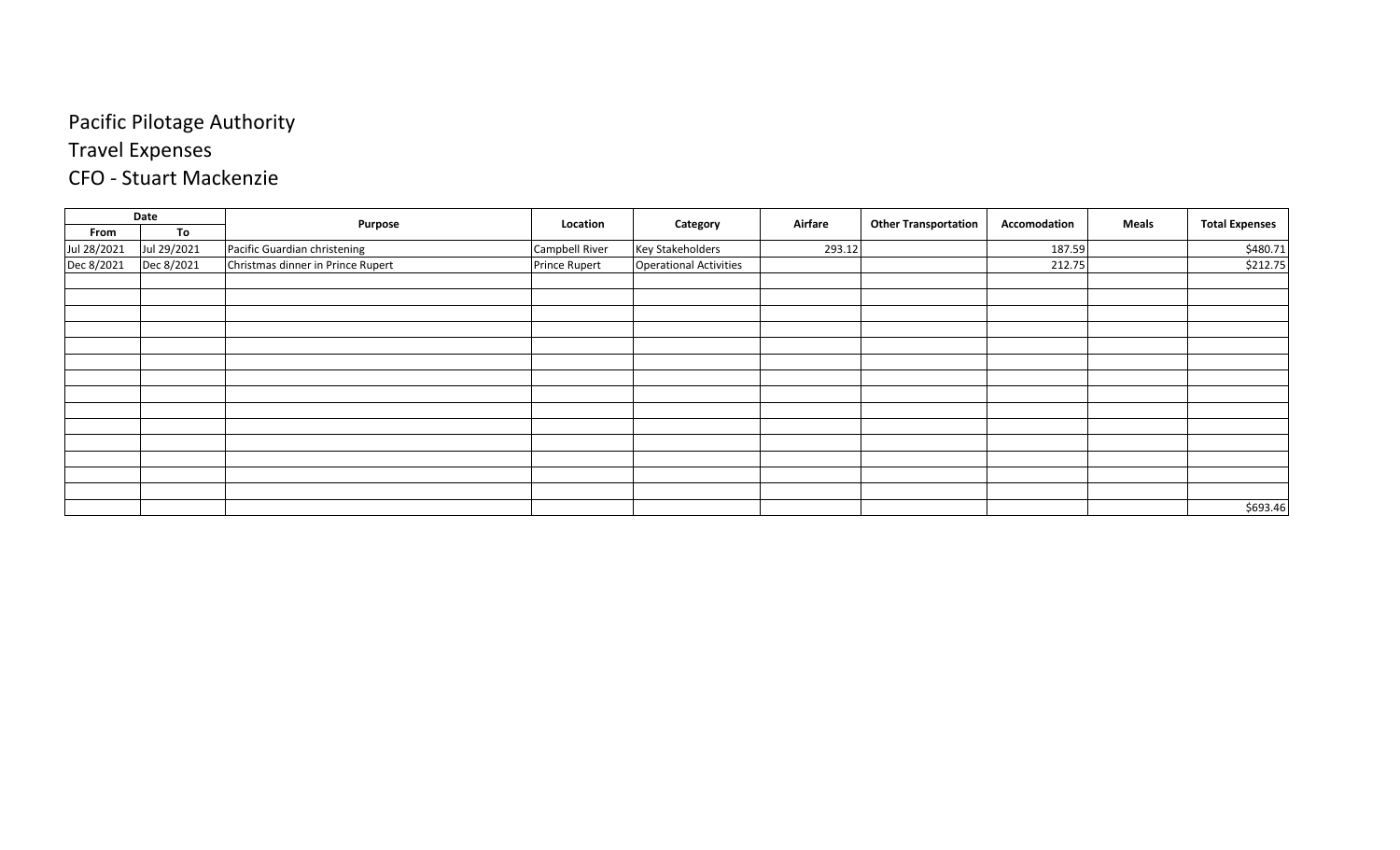#### Travel Expenses

# Director, Pilotage & Industry Liaison - Brian Young

|                         | Date        |                                      | Location               |                               | Airfare | <b>Other Transportation</b> | Accomodation | Meals  |                       |
|-------------------------|-------------|--------------------------------------|------------------------|-------------------------------|---------|-----------------------------|--------------|--------|-----------------------|
| From                    | To          | Purpose                              |                        | Category                      |         |                             |              |        | <b>Total Expenses</b> |
| May 18/2021 May 18/2021 |             | Visiting vessel Ever Envoy           | Vancouver              | <b>Operational Activities</b> |         | 51.94                       |              |        | \$51.94               |
| May 25/2021 May 26/2021 |             | Pacific Guardian visit               | Campbell River         | <b>Operational Activities</b> |         | 168.30                      | 138.75       |        | \$307.05              |
| May 25/2021 May 26/2021 |             | Pacific Guardian visit               | Campbell River         | <b>Operational Activities</b> |         | 236.91                      |              | 185.90 | \$422.81              |
| Jul 28/2021             | Jul 30/2021 | Pacific Guardian christening         | Campbell River         | <b>Operational Activities</b> |         | 40.00                       |              |        | \$40.00               |
| Jul 28/2021             | Jul 29/2021 | Pacific Guardian christening         | Campbell River         | <b>Key Stakeholders</b>       | 293.12  |                             | 187.59       |        | \$480.71              |
| Aug 17/2021             | Aug 17/2021 | MOB drills                           | Nanaimo                | <b>Operational Activities</b> |         | 213.32                      |              |        | \$213.32              |
| Aug 24/2021             | Aug 24/2021 | Port Hardy MOB Drills                | Port Hardy             | <b>Operational Activities</b> |         | 72.50                       |              |        | \$72.50               |
| Aug 26/2021             | Aug 26/2021 | Tug MOB drills                       | <b>New Westminster</b> | <b>Operational Activities</b> |         | 6.51                        |              |        | \$6.51                |
| Oct 29/2021             | Oct 29/2021 | Pacific Guardian dedication ceremony | Victoria               | <b>Operational Activities</b> |         | 462.86                      |              |        | 462.86                |
|                         |             |                                      |                        |                               |         |                             |              |        |                       |
|                         |             |                                      |                        |                               |         |                             |              |        |                       |
|                         |             |                                      |                        |                               |         |                             |              |        |                       |
|                         |             |                                      |                        |                               |         |                             |              |        |                       |
|                         |             |                                      |                        |                               |         |                             |              |        |                       |
|                         |             |                                      |                        |                               |         |                             |              |        |                       |
|                         |             |                                      |                        |                               |         |                             |              |        |                       |
|                         |             |                                      |                        |                               |         |                             |              |        |                       |
|                         |             |                                      |                        |                               |         |                             |              |        |                       |
|                         |             |                                      |                        |                               |         |                             |              |        | \$2,057.70            |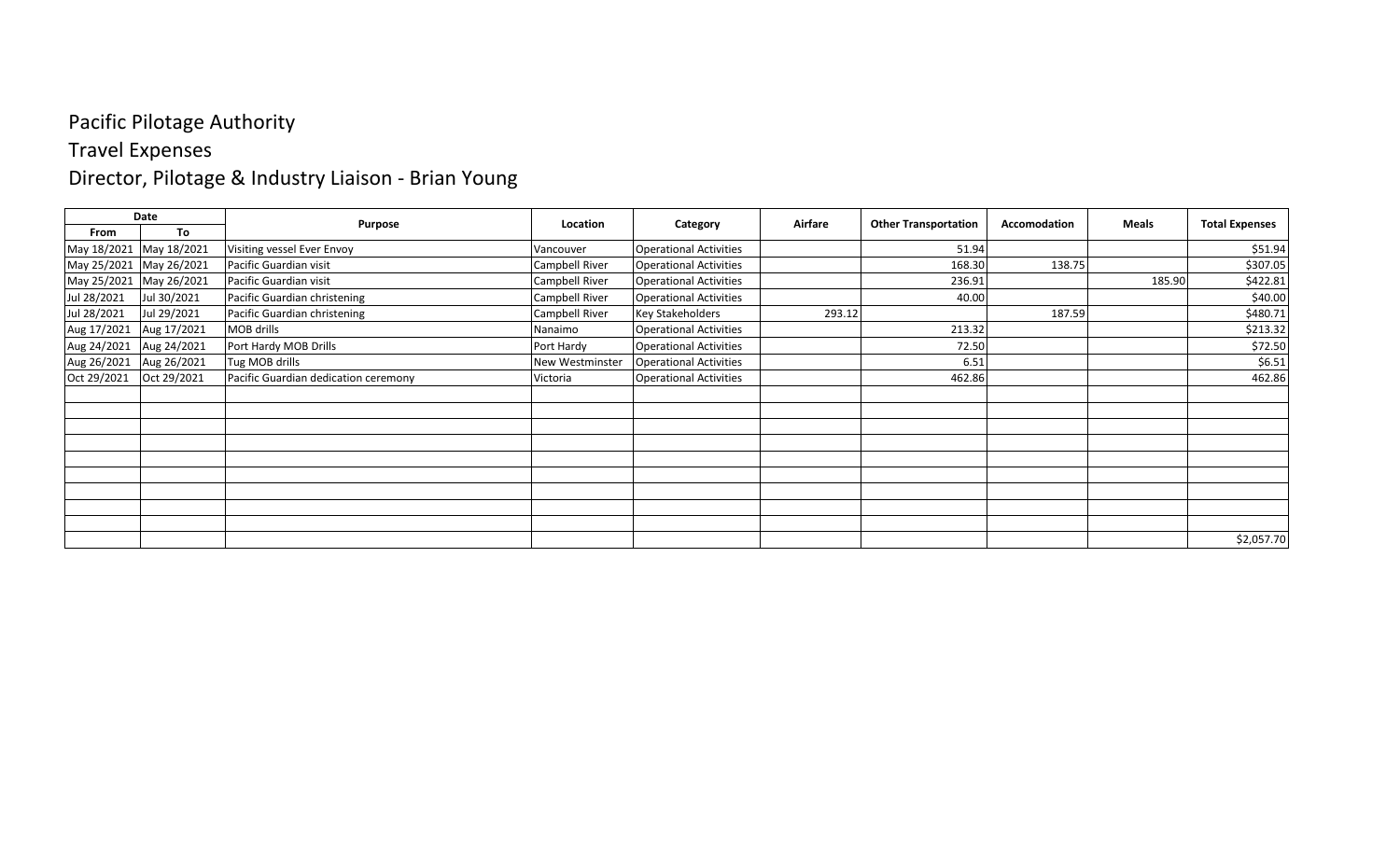#### Travel Expenses

#### Director, Pilot Stations and Simulations - Paulo Ekkebus

|             | Date                    | <b>Purpose</b>                                       | Location                      | Category                                   | Airfare | <b>Other Transportation</b> | Accomodation | <b>Meals</b> | <b>Total Expenses</b> |
|-------------|-------------------------|------------------------------------------------------|-------------------------------|--------------------------------------------|---------|-----------------------------|--------------|--------------|-----------------------|
| From        | To                      |                                                      |                               |                                            |         |                             |              |              |                       |
| Jan 21/2021 | Jan 22/2021             | Meeting with RAL and OPM to discuss Pacific Guardian | Campbell River                | <b>Operational Activities</b>              |         | 164.50                      | 153.47       |              | \$317.97              |
| Jan 21/2021 | Jan 22/2021             |                                                      | Campbell River                | <b>Operational Activities</b>              |         | 235.20                      |              | 179.75       | \$414.95              |
| Feb 18/2021 | Feb 19/2021             | Meeting with RAL and OPM to discuss Pacific Guardian | Campbell River                | <b>Operational Activities</b>              |         | 90.75                       | 132.87       |              | \$223.62              |
| Feb 18/2021 | Feb 19/2021             |                                                      | Campbell River                | <b>Operational Activities</b>              |         | 233.62                      |              | 221.60       | \$455.22              |
| Mar 8/2021  | Mar 9/2021              | Pacific Guardian inspection                          | Campbell River                | <b>Operational Activities</b>              |         | 168.55                      | 146.85       | 170.98       | \$486.38              |
| Mar 8/2021  | Mar 9/2021              |                                                      | Campbell River                | <b>Operational Activities</b>              |         | 230.48                      |              | 200.55       | \$431.03              |
| Mar 23/2021 | Mar 24/2021             | Meet with portlink contractor / elogbook training    | Victoria                      | Training                                   |         | 90.50                       |              | 32.24        | \$122.74              |
| Mar 24/2021 | Mar 25/2021             | Elogbook training                                    | Victoria                      | <b>Training</b>                            |         | 76.65                       |              | 221.60       | \$298.25              |
| Mar 29/2021 | Mar 30/2021             | Pacific Guardian inspection                          | Campbell River                | <b>Operational Activities</b>              |         | 90.75                       | 138.75       |              | \$229.50              |
| Mar 29/2021 | Mar 30/2021             | Pacific Guardian inspection                          | Campbell River                | <b>Operational Activities</b>              |         |                             |              | 221.60       | \$221.60              |
| Mar 30/3031 | Mar 31/2021             | Coast Coal Harbour Hotel                             | Vancouver                     | <b>Operational Activities</b>              |         |                             | 163.03       |              | \$163.03              |
| Mar 31/2021 | Mar 31/2021             |                                                      | Vancouver                     | <b>Operational Activities</b>              |         | 272.48                      |              | 56.15        | \$328.63              |
| Apr 14/2021 | Apr 17/2021             | Rupert for elogbook training                         | Prince Rupert (Crest Training |                                            |         | 285.62                      | 511.5        |              | \$797.12              |
| Apr 14/2021 | Apr 17/2021             |                                                      | <b>Prince Rupert</b>          |                                            |         |                             |              | 396.20       | \$396.20              |
| May 3/2021  | May 4/2021              | Pacific Guardian TC/LR meeting                       | Victoria                      | <b>Operational Activities</b>              |         | 74.90                       |              |              | \$74.90               |
| May 4/2021  | May 5/2021              | Victoria Visit - sign of launch master               | Victoria                      | <b>Operational Activities</b>              |         |                             | 207.47       |              | \$207.47              |
| May 4/2021  | May 6/2021              | Sign of LM, Meet with OPM                            | Victoria                      | <b>Operational Activities</b>              |         |                             |              | 315.35       | \$315.35              |
| May 5/2021  | May 7/2021              | Pacific Guardian visit                               | Campbell River                | <b>Operational Activities</b>              |         | 75.15                       | 277.50       |              | \$352.65              |
| May 7/2021  | May 7/22021             | Meet with LR and RAL                                 | Victoria                      | <b>Operational Activities</b>              |         | 310.58                      |              | 112.15       | \$422.73              |
| May 18/2021 | May 18/2021             | Ever Envoy interviews                                | Victoria                      | <b>Operational Activities</b>              |         | 53.53                       |              |              | \$53.53               |
|             | May 24/2021 May 26/2021 | Pacific Guardian visit                               | Campbell River                | <b>Operational Activities</b>              |         | 143.30                      | 138.75       |              | \$282.05              |
| May 25/2021 | May 26/2021             | <b>OPM</b>                                           |                               | <b>Operational Activities</b>              |         | 231.61                      |              | 203.20       | \$434.81              |
| May 27/2021 | May 27/2021             | Steveston AED and mast                               | Vancouver                     | <b>Operational Activities</b>              |         | 72.08                       |              |              | \$72.08               |
| Jun 16/2021 | Jun 18/2021             | TC meeting                                           | Campbell River                | <b>Operational Activities</b>              |         | 75.15                       | 365.42       |              | \$440.57              |
| Jul 7/2021  | Jul 8/2021              | Tonnage measurement for Pacific Guardian             | Campbell River                | <b>Operational Activities</b>              |         | 93.15                       | 344.10       |              | \$437.25              |
| Jul 12/2021 | Jul 16/2021             | Pacific Guardian manual                              | Campbell River                | <b>Operational Activities</b>              |         | 254.45                      | 649.57       |              | \$904.02              |
| Jul 13/2021 | Jul 16/2021             | Pacific Guardian manual                              | Campbell River                | <b>Operational Activities</b>              |         | 737.15                      |              |              | \$737.15              |
| Jul 21/2021 | Jul 23/2021             | Pacific Guardian manual                              | Campbell River                | <b>Operational Activities</b>              |         | 552.70                      |              |              | \$552.70              |
| Jul 22/2021 | Jul 22/2021             | MOB drills                                           | <b>Prince Rupert</b>          | <b>Operational Activities</b>              | 335.12  |                             |              |              | \$335.12              |
| Jul 23/2021 | Jul 25/2021             | Pacific Guardian inspection                          | Campbell River                | <b>Operational Activities</b>              |         | 120.15                      | 344.10       |              | \$464.25              |
| Jul 26/2021 | Jul 30/2021             | Pacific Guardian christening ceremony                | Campbell River                | <b>Operational Activities</b>              |         | 766.95                      |              |              | \$766.95              |
| Aug 3/2021  | Aug 3/2021              | MOB drills                                           | Victoria                      | <b>Operational Activities</b>              |         | 76.70                       |              |              | \$76.70               |
| Aug 3/2021  | Aug 6/2021              | MOB drills                                           |                               | Victoria and Campbe Operational Activities |         | 76.95                       | 654.25       |              | \$731.20              |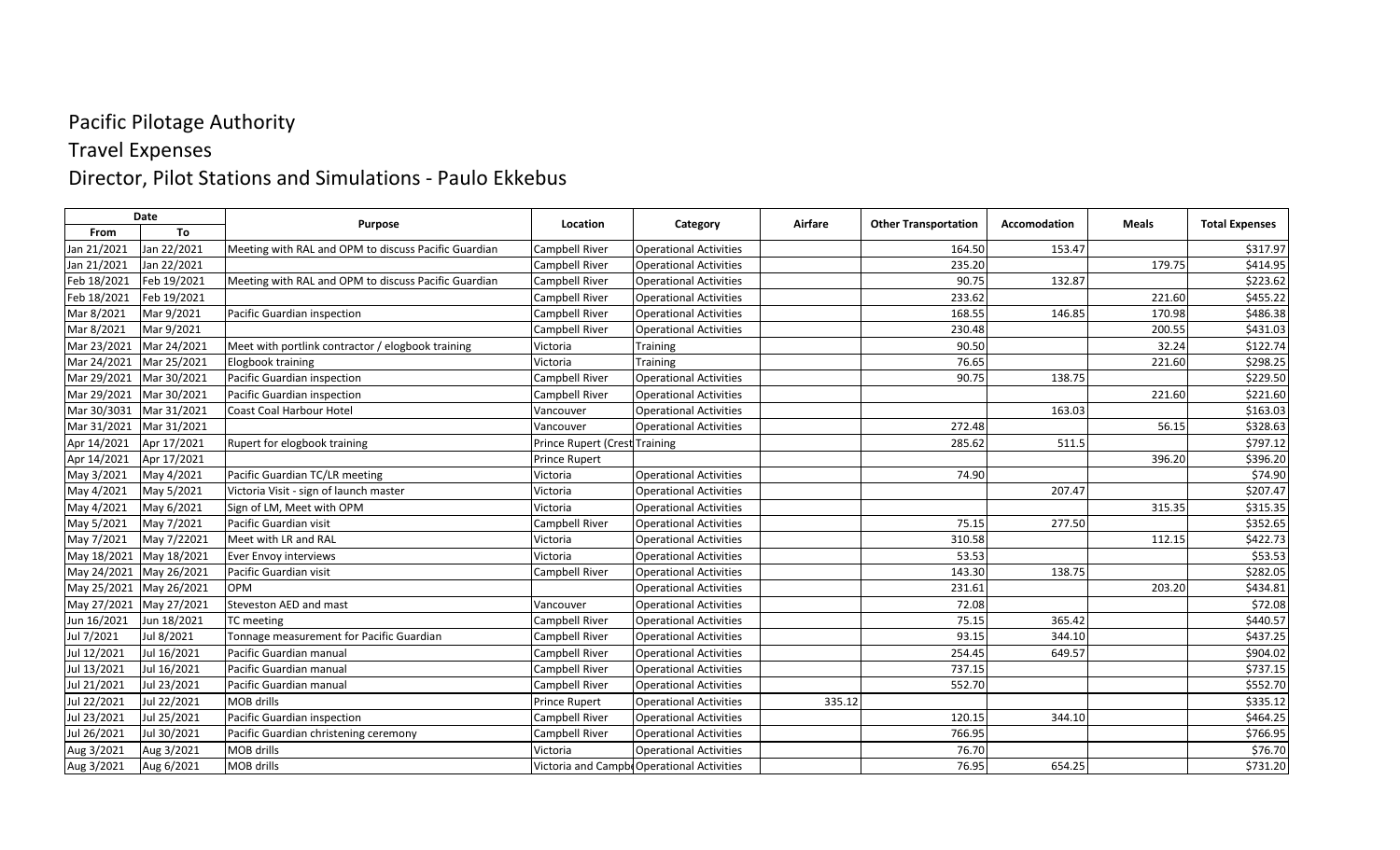|             | Aug 11/2021 Aug 12/2021 | <b>MOB drills</b>                             | <b>Prince Rupert</b>  | <b>Operational Activities</b> | 109.45 |        | 210.21 | \$319.66    |
|-------------|-------------------------|-----------------------------------------------|-----------------------|-------------------------------|--------|--------|--------|-------------|
| Aug 21/2021 | Aug 24/2021             | Pacific Guardian dock trials and incline test | <b>Campbell River</b> | <b>Operational Activities</b> | 93.95  | 172.05 |        | \$266.00    |
| Sep 28/2021 | Oct 2/2021              | Pacific Guardian launch                       | Campbell River        | <b>Operational Activities</b> | 162.80 | 138.75 |        | \$301.55    |
| Oct 9/2021  | Oct 9/2021              | Launch progress review                        | Campbell River        | <b>Operational Activities</b> | 58.90  |        |        | \$58.90     |
| Oct 14/2021 | Oct 16/2021             | Pacific Guardian sea trials                   | <b>Campbell River</b> | <b>Operational Activities</b> | 58.90  | 435.00 |        | \$493.90    |
| Oct 22/2021 | Oct 26/2021             | Pacific Guardian acceptance and delivery      | Campbell River        | <b>Operational Activities</b> | 75.95  | 277.50 |        | \$353.45    |
| Oct 27/2021 | Oct 30/2021             | Pacific Guardian dedication ceremony          | <b>Campbell River</b> | <b>Key Stakeholders</b>       | 169.40 | 323.70 |        | \$493.10    |
| Oct 31/2021 | Oct 31/2021             | Pacific Guardian sign off                     | Victoria              | <b>Operational Activities</b> | 187.40 |        |        | \$187.40    |
| Nov 4/2021  | Nov 4/2021              | Parking in Victoria                           | Victoria              | <b>Operational Activities</b> | 16.00  |        |        | \$16.00     |
| Nov 8/2021  | Nov 10/2021             | Victoria Visit - sign of launch master        | Victoria              | <b>Operational Activities</b> | 125.70 |        |        | \$125.70    |
| Nov 15/2021 | Nov 15/2021             | MOB drills                                    | Victoria              | <b>Operational Activities</b> | 169.40 |        |        | \$169.40    |
| Nov 3/2021  | Nov 21/2021             | Victoria/ Whistler                            | Victoria              | <b>Operational Activities</b> | 539.84 |        | 619.50 | \$1,159.34  |
| Dec 2021    | Dec 2021                | Prince Rupert and Victoria Christmas parties  | Victoria              | <b>Operational Activities</b> | 139.44 |        | 311.30 | \$450.74    |
| Dec 4/2021  | Dec 4/2021              | Board/Management dinner                       | Vancouver             | <b>Key Stakeholders</b>       | 41.48  |        |        | \$41.48     |
| Dec 9/2021  | Dec 9/2021              | Prince Rupert Christmas dinner                | <b>Prince Rupert</b>  | <b>Key Stakeholders</b>       | 384.18 | 352.00 |        | \$736.18    |
| Dec 14/2021 | Dec 16/2021             | Victoria Christmas dinner                     | Victoria              | <b>Key Stakeholders</b>       | 188.20 | 147.83 |        | \$336.03    |
|             |                         |                                               |                       |                               |        |        |        |             |
|             |                         |                                               |                       |                               |        |        |        |             |
|             |                         |                                               |                       |                               |        |        |        |             |
|             |                         |                                               |                       |                               |        |        |        |             |
|             |                         |                                               |                       |                               |        |        |        |             |
|             |                         |                                               |                       |                               |        |        |        |             |
|             |                         |                                               |                       |                               |        |        |        | \$18,056.55 |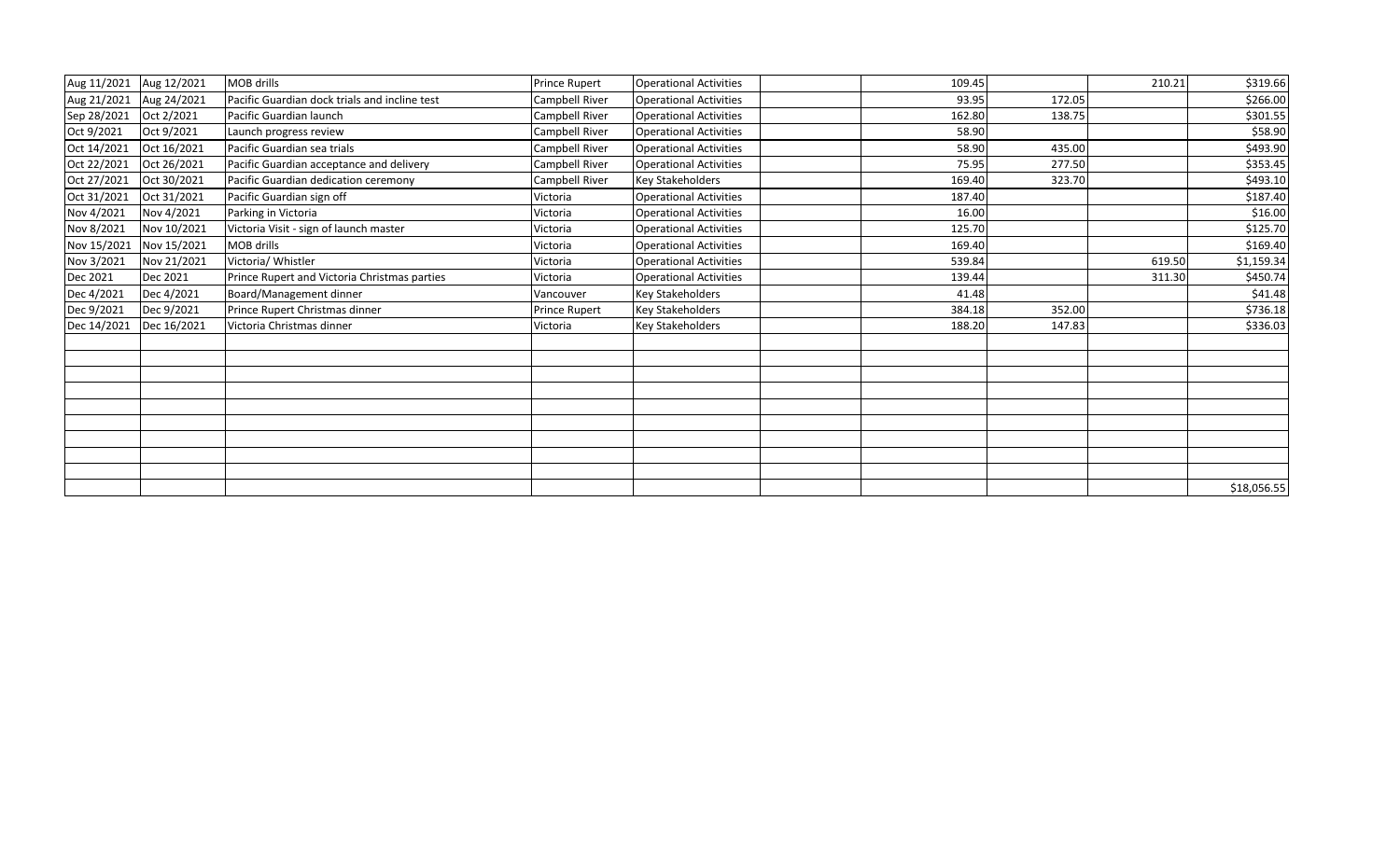#### Travel Expenses

# Director, People and Organizational Development - Danielle Lewis

| Date        |              |                                                                    | Location             |                               | Airfare |                             | Accomodation | <b>Meals</b> |                       |
|-------------|--------------|--------------------------------------------------------------------|----------------------|-------------------------------|---------|-----------------------------|--------------|--------------|-----------------------|
| From        | To           | Purpose                                                            |                      | Category                      |         | <b>Other Transportation</b> |              |              | <b>Total Expenses</b> |
| Jul 22/2021 | Jul 22/22021 | MOB drills                                                         | <b>Prince Rupert</b> | <b>Operational Activities</b> | 335.12  |                             |              |              | \$335.12              |
| Jul 28/2021 | Jul 28/2021  | Pacific Guardian christening                                       | Campbell River       | <b>Operational Activities</b> |         | 12.50                       |              |              | \$12.50               |
| Jul 29/2021 | Jul 29/2021  | Pacific Guardian christening                                       | Campbell River       | <b>Key Stakeholders</b>       | 293.12  |                             | 187.59       |              | \$480.71              |
| Aug 3/2021  | Aug 4/2021   | To meet launch crew and interview candidates for the SVMO Victoria |                      | <b>Operational Activities</b> |         | 187.40                      | 242.00       |              | \$429.40              |
| Aug 11/2021 | Aug 11/2021  | MOB drills                                                         | <b>Prince Rupert</b> | <b>Operational Activities</b> |         | 25.00                       |              |              | \$25.00               |
| Aug 26/2021 | Aug 26/2021  | MOB drills                                                         | Steveston            | <b>Operational Activities</b> |         | 7.0C                        |              |              | \$7.00                |
| Dec 9/2021  | Dec 9/2021   | To Prince Rupert for Holiday dinner                                | Prince Rupert        | <b>Operational Activities</b> |         | 105.00                      | 352.00       |              | \$457.00              |
| Dec 16/2021 | Dec 17/2021  | To Victoria for employee dinner                                    | Victoria             | <b>Operational Activities</b> |         | 476.42                      | 134.74       |              | \$611.16              |
|             |              |                                                                    |                      |                               |         |                             |              |              |                       |
|             |              |                                                                    |                      |                               |         |                             |              |              |                       |
|             |              |                                                                    |                      |                               |         |                             |              |              |                       |
|             |              |                                                                    |                      |                               |         |                             |              |              |                       |
|             |              |                                                                    |                      |                               |         |                             |              |              |                       |
|             |              |                                                                    |                      |                               |         |                             |              |              |                       |
|             |              |                                                                    |                      |                               |         |                             |              |              |                       |
|             |              |                                                                    |                      |                               |         |                             |              |              |                       |
|             |              |                                                                    |                      |                               |         |                             |              |              |                       |
|             |              |                                                                    |                      |                               |         |                             |              |              | \$2,357.89            |